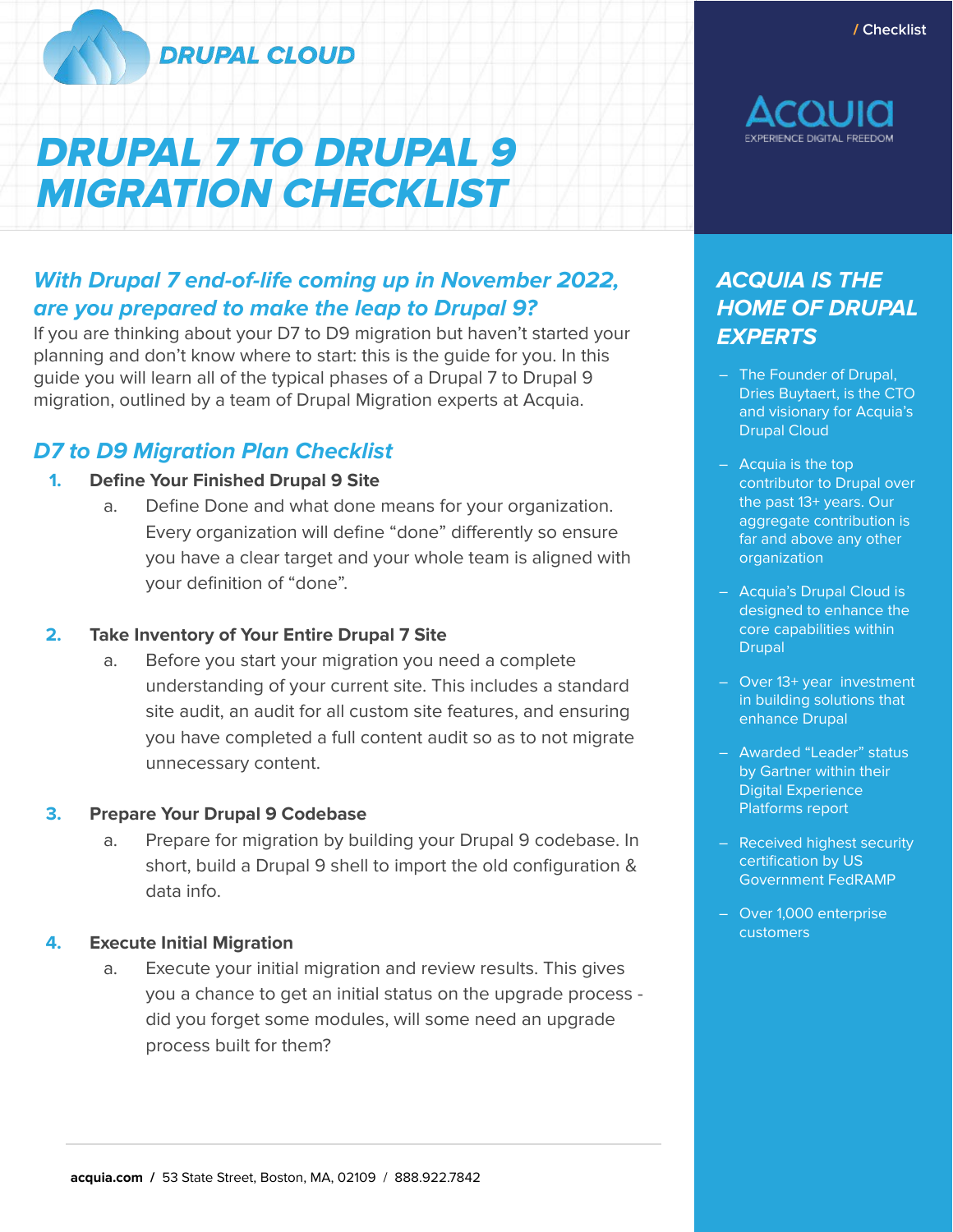# **DRUPAL CLOUD**

#### **5. Script migration steps with Drush**

a. Drush makes it easy to repeat all the migration steps to accelerate timelines of your D7 to D9 migration.

#### **6. Review and Refine your Content & Data Migration**

a. Go back to step 1. Have you met all your organization's goals? Continue to iterate on your Drupal 9 site until you reach your organization's definition of done.

#### **7. Theme your Drupal 9 site**

a. Theming and creating the presentation layer of your new Drupal 9 application is a critical step in your D7 to D9 migration, and it doesn't necessarily have to be done last. Are you planning to rework design? Migrate like for like design? This is your opportunity to choose the look and feel of your new Drupal 9 experience.

#### **8. Finish Your Migration**

a. Have you reached your definition of done from Step 1? If you have, you have completed your Drupal 7 to Drupal 9 migration.

# **Want to Accelerate the Process? Acquia Makes Drupal 7 to Drupal 9 Migrations Easier with Acquia Migrate Accelerate**

Acquia Migrate Accelerate is the only automated tool, purpose-built for Drupal 7 to Drupal 9 migrations. Built in-house by our top Drupal experts, Acquia Migrate Accelerate helps organizations accelerate their migration timelines and makes migrations easier and more intuitive.

- ➔ Speed up your Drupal 7 to Drupal 9 migrations by up to 80%.
- **→** Advanced Migration UI on top of Drupal's powerful Migrate API
- $\rightarrow$  Lowers the barrier of entry for performing content migrations
- **→** Acquia-provided migration workspace
- $\rightarrow$  Built by Drupal experts with best practice knowledge baked in



# **NEED ADVICE FROM A DRUPAL EXPERT?**

In addition to value-add technology, Acquia offers professional services, as needed, to help companies migrate to Drupal 9,

- **– Drupal 9 Developer Training & Certification**
- **Future State Planning**  provide recommendations on how Acquia solutions can get you to the next level
- **Drupal 9 Readiness Evaluation** evaluate your application's readiness to update to Drupal 9
- **Architecture Planning** to create a technical blueprint for implementation
- **Launch Readiness** to ensure your application follows security best practices and meets your performance goals
- **Custom Migration Consulting** with a Professional Services expert to guide your team through your digital transformation
- **Acquia Site Studio Readiness** to provide hands-on training and guidance